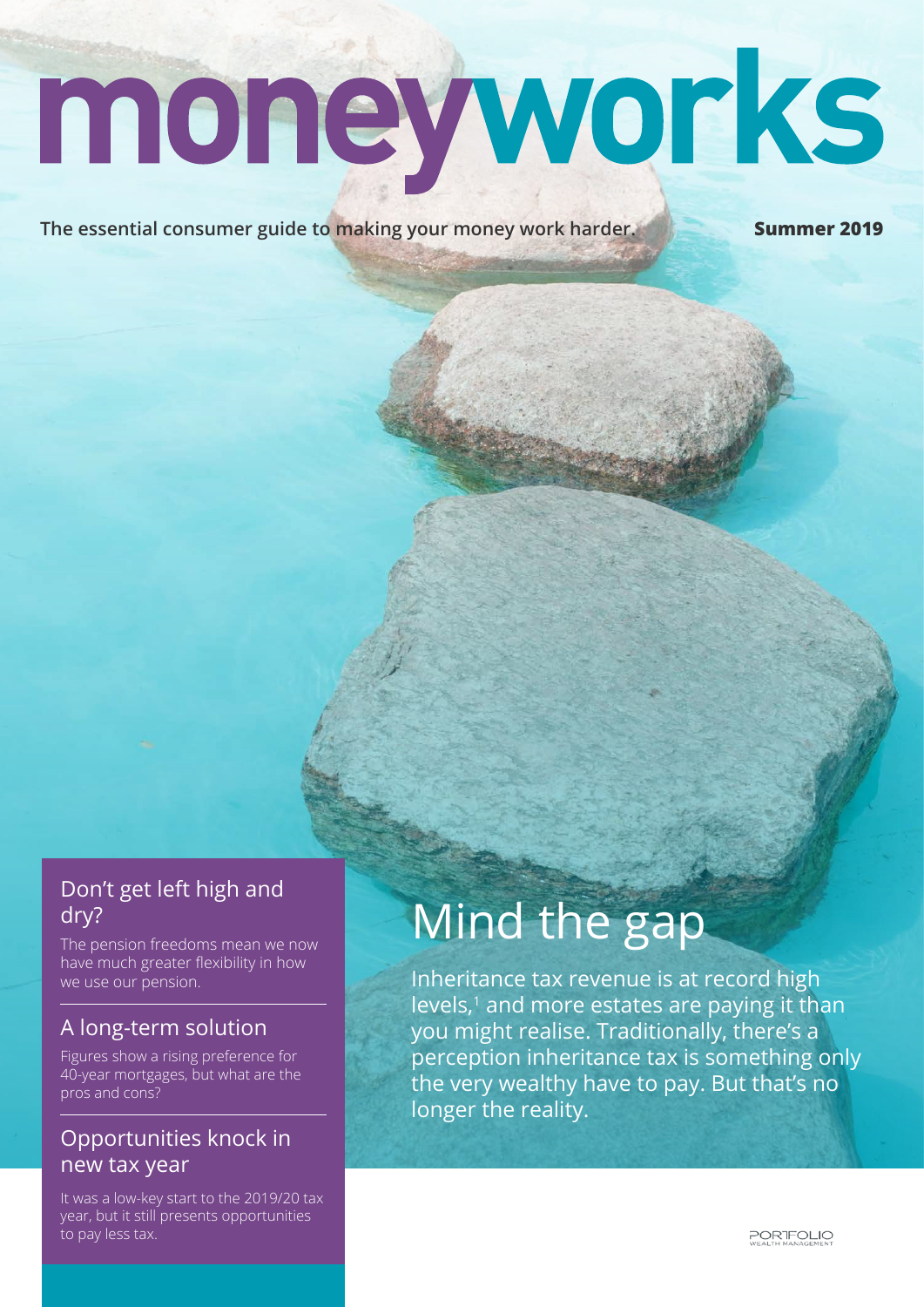# Welcome Contents

 $\setminus \bigwedge$  *i* th the Brexit finish line still a long way off, we can W ith the Brexit finish line still a long way off, we can **COMIC Mind the gap 04**<br>
Mind the gap **04**<br>
Inheritance tax reveaus is at record bigh for the British economy and our savings. But as that uncertainty rages, it is worth taking stock of what you can control and aim to ensure your finances and investments are in the strongest possible position moving forward.

In this issue of **moneyworks**, we look at the importance of talking about your financial future and particularly addressing the subject of inheritance tax (IHT). With IHT revenue now at record highs, we report on how you can minimise the tax you pay and aim to ensure your loved ones are not left facing a huge bill when you are no longer here.

For many first-time buyers, getting a foot on the property ladder remains an illusive dream with new figures revealing it now takes more than 10 years to save up for that first deposit. With that in mind we look at why the 40-year mortgage is becoming an increasingly popular route and what the pros and cons are.

Elsewhere we report on the perils of withdrawing all your pension too soon and the tax implications that come with doing so. Finally, we highlight the opportunities available to save money following the new tax year and why speaking to a financial advisor now could help you minimise your tax bills.

Please get in touch if there is any subject you would like us to address and we look forward to bringing you more financial news and views over the coming months.

Best wishes

The **moneyworks** team

#### **This newsletter is for information purposes only and does not constitute advice or a personalised recommendation.**

Bankhall is a trading style of Bankhall Support Services Limited a company registered in England and Wales with number 2785381 which is authorised and regulated by the Financial Conduct Authority under number 164877. Registered office: Pixham End, Dorking, Surrey RH4 1QA. VAT number: 105437300.

Bankhall® is a registered trademark of Sesame Bankhall Group Limited (a company registered in England and Wales with number 3573352. Registered office: as above).

Inheritance tax revenue is at record high levels,<sup>1</sup> and more estates are paying it than you might realise.

### Don't get left high and dry? **05**

The pension freedoms mean we now have much greater flexibility in how we use our pension, but it can cause an unintended tax bill if you start accessing it early.



### A long-term solution **06**

Figures show a rising preference for 40-year mortgages, but what are the pros and cons?



### Opportunities knock in new tax year **07**

It was a low-key start to the 2019/20 tax year, but it still presents opportunities to pay less tax.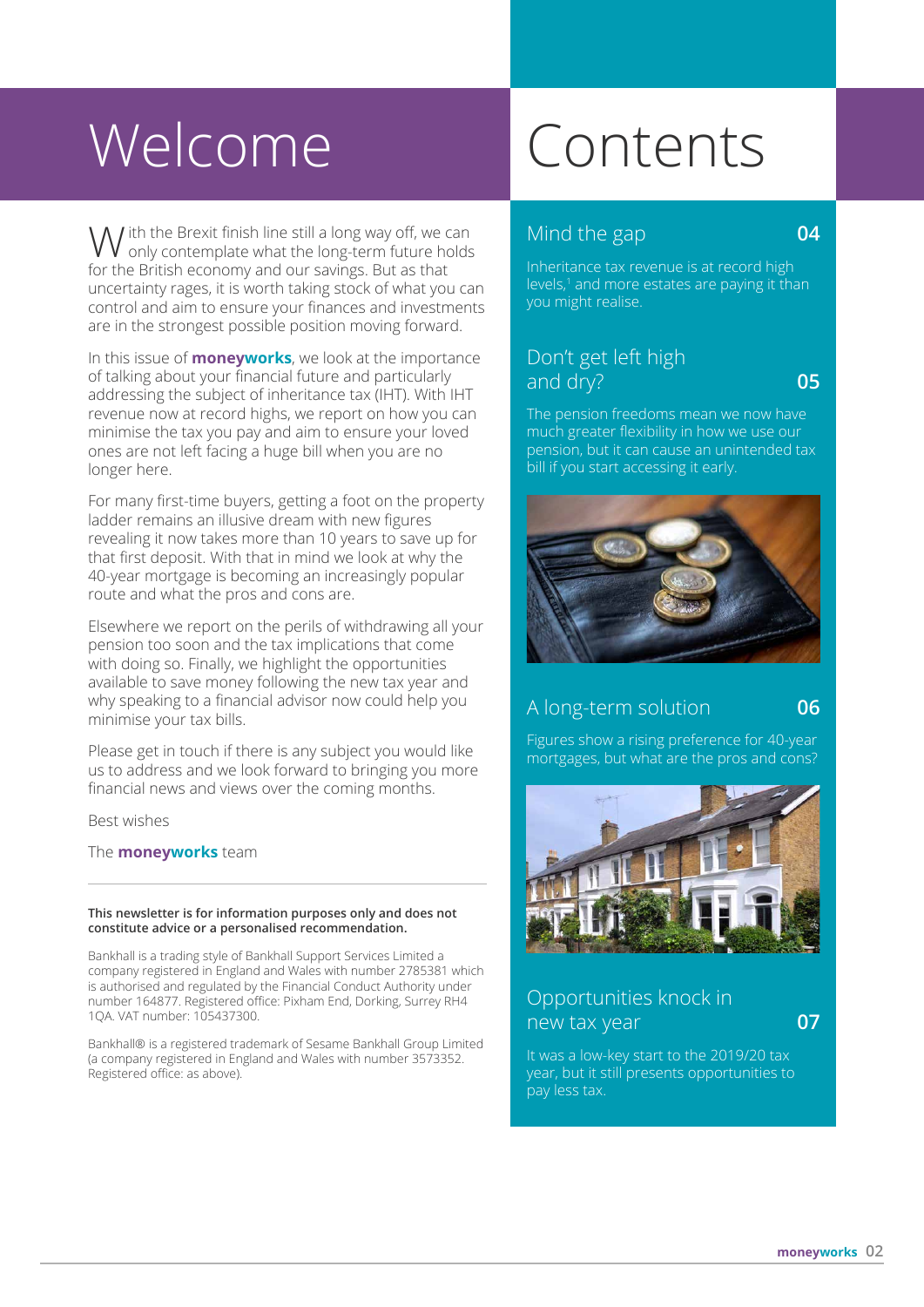# The News in Brief

A round up of the current financial stories.

### A good time to remortgage?

There could be significant savings to be had by re-mortgaging right now. That's because April 2019 research from Yorkshire Building Society (YBS) discovered first-time borrowers, whose fixed rate deal is due to mature, could be almost £300 a month better off.

Using the example of YBS' product range from 2017 and now, plus the fact house prices have risen 3% over the past two years, somebody on a two-year fixed mortgage could see a significant drop in their repayments each month.

The mutual have calculated that someone may go from a 90% Loan To Value (LTV) at a rate of 2.04% in 2017, to 85% LTV and a rate of 1.67% today which could potentially save £77 a month.

If you're at the end of a five-year fix, you could save even more. House prices have risen by 22% since April 2014, meaning someone may get an LTV of 75% and save £274 a month (based on a new YBS rate of 1.93%.

https://bit.ly/2HdSmhf (Moneyfacts)

### Women facing a retirement struggle

It's been well documented women find it more difficult to save for retirement than men – and April 2019 research by SunLife provides another stark reminder.

It found a quarter of women homeowners over 55 have no private pension. This is in contrast to male homeowners over 55, where only one in 20 are without a pension. SunLife also discovered one in five women over 55 believe they are worse off than they expected to be.

Women may also find support from the state pension is less than they'd have hoped. The revamp of the state pension means you need to have 35 qualifying years' worth of national insurance contributions and/or credits to get the full amount – something women are less likely to have built up, due to career breaks to raise a family or care for others.

https://bit.ly/2JbV0Y7 (FT Adviser) https://bit.ly/2WDlCEG (Moneywise)

### Look before you leap

Despite the pension freedoms giving you more flexibility on how you can use your pension to fund retirement, many people understandably still want the security of a guaranteed income through an annuity. But April 2019 research from Hargreaves Lansdown suggests 70% of over 55s don't realise they might qualify to receive a higher level of income.

That's because they're unaware of enhanced annuities. If you have any health issues or bad habits like smoking, you can receive more income from your pension pot – regardless of how long you live for.

Separate March 2019 research from Just Group found up to two in three people going into retirement, who purchase an annuity, get an inferior deal. Given in most cases an annuity decision can't be undone it's wise to speak to an adviser first.

https://bit.ly/2vkL9Gv (Pensions Age, April 2019) https://bit.ly/2JcH6oB (FT Adviser, March 2019)

### It's good to talk

The average age we wait to discuss a will with our family is 74 – according to January 2019 research from Octopus Investments.

Delving deeper into the reasons for waiting so long to have a conversation, 45% admit they haven't got around to it, and 19% state they don't like talking about death.

This lack of clarity is affecting the generation who are likely to receive the inheritance, with 41% of potential beneficiaries revealing they haven't had a conversation with their parents about their will. 48% don't know the value of what they will inherit.

There are compelling reasons for families to have these difficult discussions, not least making sure there are plans in place that everyone is aware of for when the inevitable happens.

https://bit.ly/2HT8sk2 (What Investment, January 2019)

**You may have to pay an early repayment charge to your existing lender if you remortgage. Your home may be repossessed if you do not keep up repayments on your mortgage. The value of your investment can go down as well as up and you may not get back the full amount invested. Investments do not include the same security of capital which is afforded with a deposit account. The Financial Conduct Authority does not regulate Will writing and taxation and trust advice.**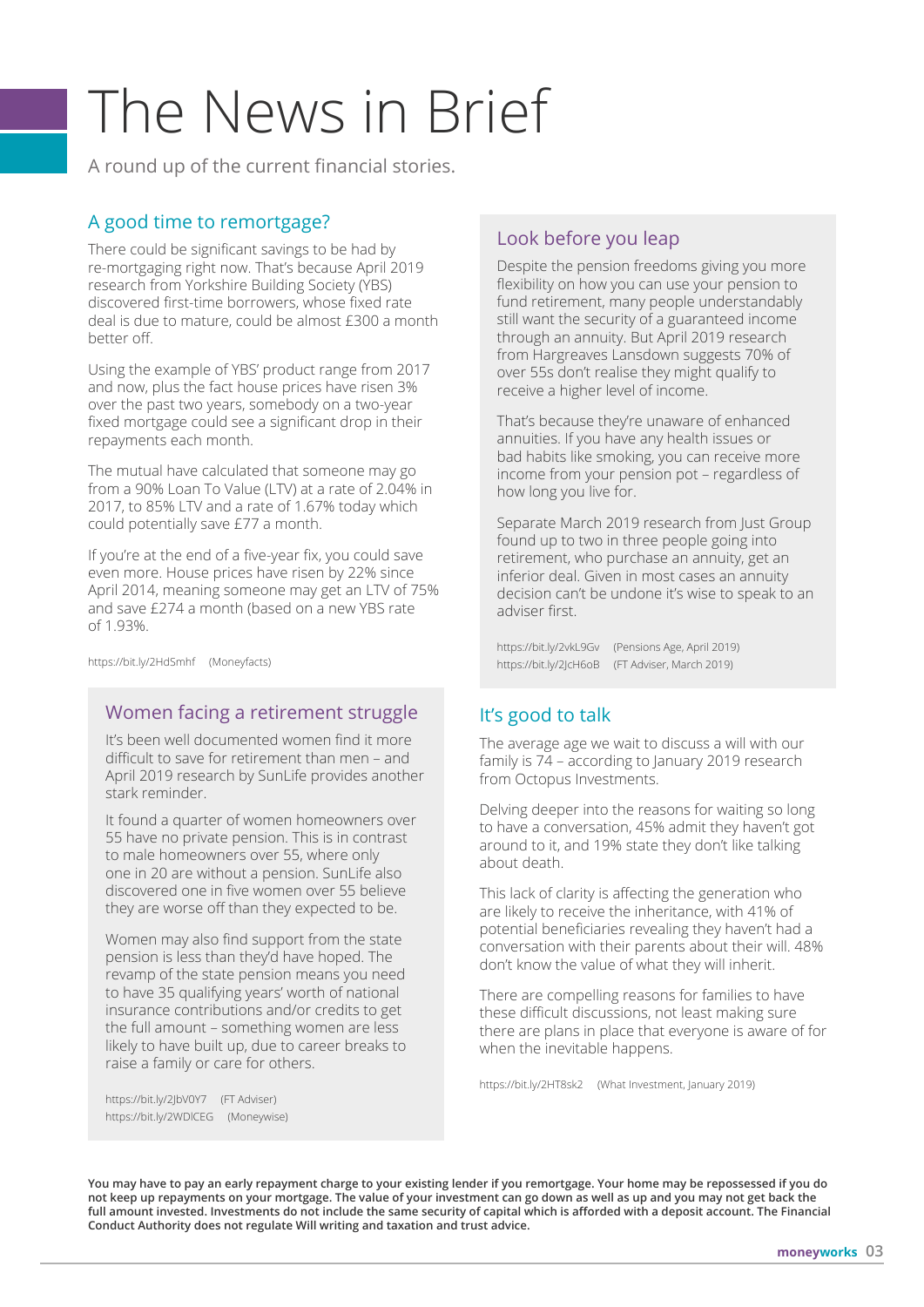

### Mind the gap

Inheritance tax revenue is at record high levels, $1$  and more estates are paying it than you might realise.

Traditionally, there's a perception inheritance tax is something only the very wealthy have to pay. But that's no longer the reality.

With the rules not significantly changing for over a decade, coupled with the value of people's estates rising, more people are finding their estate is above the threshold point where inheritance tax applies. And that means it has become a middle class problem.

In fact, as a percentage of their estate, the wealthiest in society are actually paying less than people with a lower level of wealth. Canada Life analysis<sup>2</sup> found estates worth £10 million or more pay 10% inheritance tax on average. Estates worth £2 to £3 million generally pay double that percentage – 20% on average.

There are many reasons for this disparity. Wealthier estates often have more overseas assets, for example. But Canada Life still found that a key reason many wealthier estates pay less tax is because of a greater willingness to plan.

### **Understanding the rules**

If the value of all your assets – your home, car, savings and investments, jewellery and antiques – puts you above your personal threshold, inheritance tax is charged against everything above it, at a rate of 40%.

The main thresholds are unchanged since 2009, despite plenty of political rhetoric. It's £325,000 if you're single or divorced, or £650,000 if you're married, in a civil partnership or widowed. A main residence nil rate band has been introduced, currently worth £150,000 per person, rising to £175,000 next April. This allowance can be used to pass on your main property, but only if you leave it to a direct descendent like your children or grandchildren.

If you total up the value of all your possessions, it will give you a rough idea of whether you're above your personal inheritance tax threshold. But even then, future price rises could push you above the mark before you die.

It's your loved ones who normally have to pay inheritance tax. In most cases, they'll have to find the money to settle it before they can receive the inheritance.

With the right plans in place, your family might not have to pay inheritance tax. Or at the very least a reduced amount. However, Canada Life has also found 80% of over-45s think the rules are too complicated.3 It is leading to a rise in people seeking financial advice.

### **Planning your legacy**

It's not just the wealthiest people in society who should gain from planning their legacy. By speaking to a qualified adviser, you too can benefit from a thorough review of your situation – and advice that's appropriate for your circumstances.

With the government inheritance tax receipts rising by £160 million<sup>4</sup> in the year to March 2019 alone, can you afford to delay considering if you need to make plans?

**Levels and bases of and reliefs from taxation are subject to change and their value depends on the individual circumstances of the investor. The Financial Conduct Authority does not regulate taxation & trust advice.**

1 https://bit.ly/2VtbKRd (HM Revenue & Customs, page 19) 1 https://bit.ly/2Zt5yq1 (FT Adviser) 2 https://bit.ly/2uMz2ld (Accountancy Daily) 3 https://bit.ly/2Hd5L97 (Canada Life) 4 https://bit.ly/2UydH9D (Money Marketing) 4 https://bit.ly/2GIMlKf (Moneywise)

**04 moneyworks**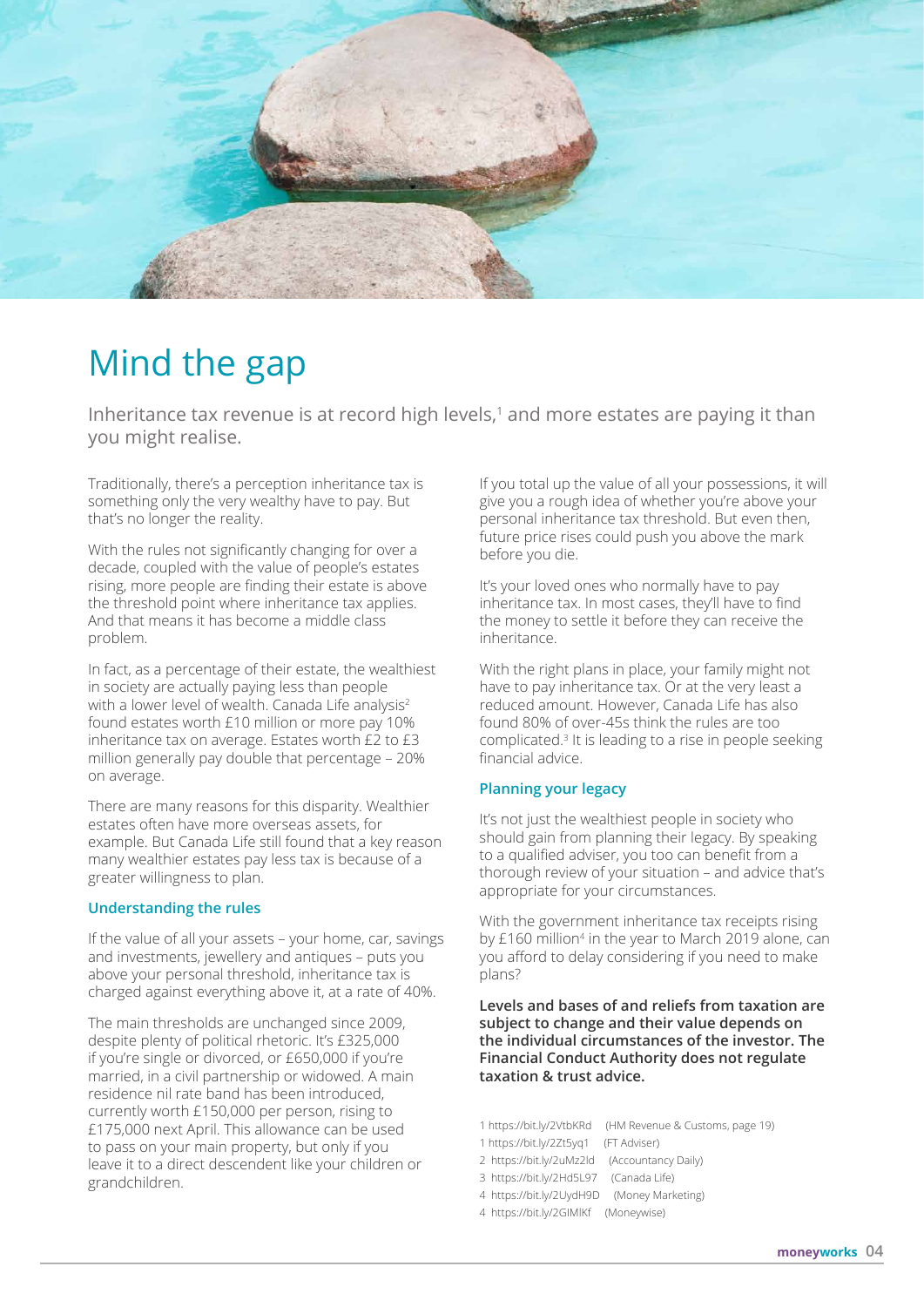

### Don't get left high and dry?

The pension freedoms mean we now have much greater flexibility in how we use our pension, but it can cause an unintended tax bill if you start accessing it early.

It's your money, and you should be in control of how you get to use it. That was the logical thinking behind the Government's 2015 pension freedoms revolution. Whereas previously you had to use at least 75% of your defined contribution pension to arrange a retirement income, there are no longer restrictions over how you use your savings, once you reach 55.

But there's been a sting in the tail for nearly one million over 55s who have used the pension freedoms to dip into their pension early – an unexpected tax trap. If you are intending to continue paying into a pension over the final few years before you actually retire, accessing your pension early significantly reduces how much you can continue contributing tax-free.

It's known as the Money Purchase Annual Allowance (MPAA). Once you first take money, the MPAA means the annual allowance for continuing to pay into a pension, tax-free, reduces from £40,000 to just £4,000.

### **Look before you leap**

Research from Just Group<sup>1</sup> found that 980,000 over-55s, who have used the pension freedoms between 2015 and 2019, have been caught out by MPAA. And experts believe a large reason for this is a lack of awareness of the rules. The MPAA isn't a new thing – prior to the 2015 freedoms, the annual allowance was £10,000 – but as fewer people used their pension early, it was less of a consideration.

Falling foul of the MPAA can have huge consequences. With the ability access to take up to 25% of your pension completely tax-free from 55, it's understandable some people might want to dip into their pot early, with the intention of continuing to pay in until they retire. But if you plan to save in more than £4,000 a year, it might be wise to consider your options.

### **The importance of a careful strategy**

The MPAA rules are another compelling reason why it's so important to carefully plan your retirement.

The pension freedoms are rightfully proving popular. Over the first three years after they were introduced, HMRC figures show over 1.3 million accessed their pension flexibly.2 However, there are a range of tax considerations that – if you're not careful – can hurt your plans.

That's why it can pay to have a considered strategy. After all, it's highly like you'll need to rely on your pension savings to fund your retirement for many years.

Sitting down with a financial adviser, many years before you're even thinking about retiring, can help you to plan ahead. They can look at whether you're on track to have enough money to realise your retirement ambitions, including the way your pension is invested. And when it comes to using your pension savings, they can talk you through the tax considerations and help you to develop a suitable strategy.

### **The value of your investment can go down as well as up and you may not get back the full amount invested.**

**Accessing pension benefits early may impact on levels of retirement income and your entitlement to certain means tested benefits. Accessing pension benefits is not suitable for everyone. You should seek advice to understand your options at retirement.**

**Levels, bases and reliefs from taxation are subject to change and their value depends on the individual circumstances of the investor.**

**The Financial Conduct Authority does not regulate taxation advice.**

1 https://bit.ly/2VuFH3c (International Investment) 2 https://bit.ly/2LwV0E9 (This is Money)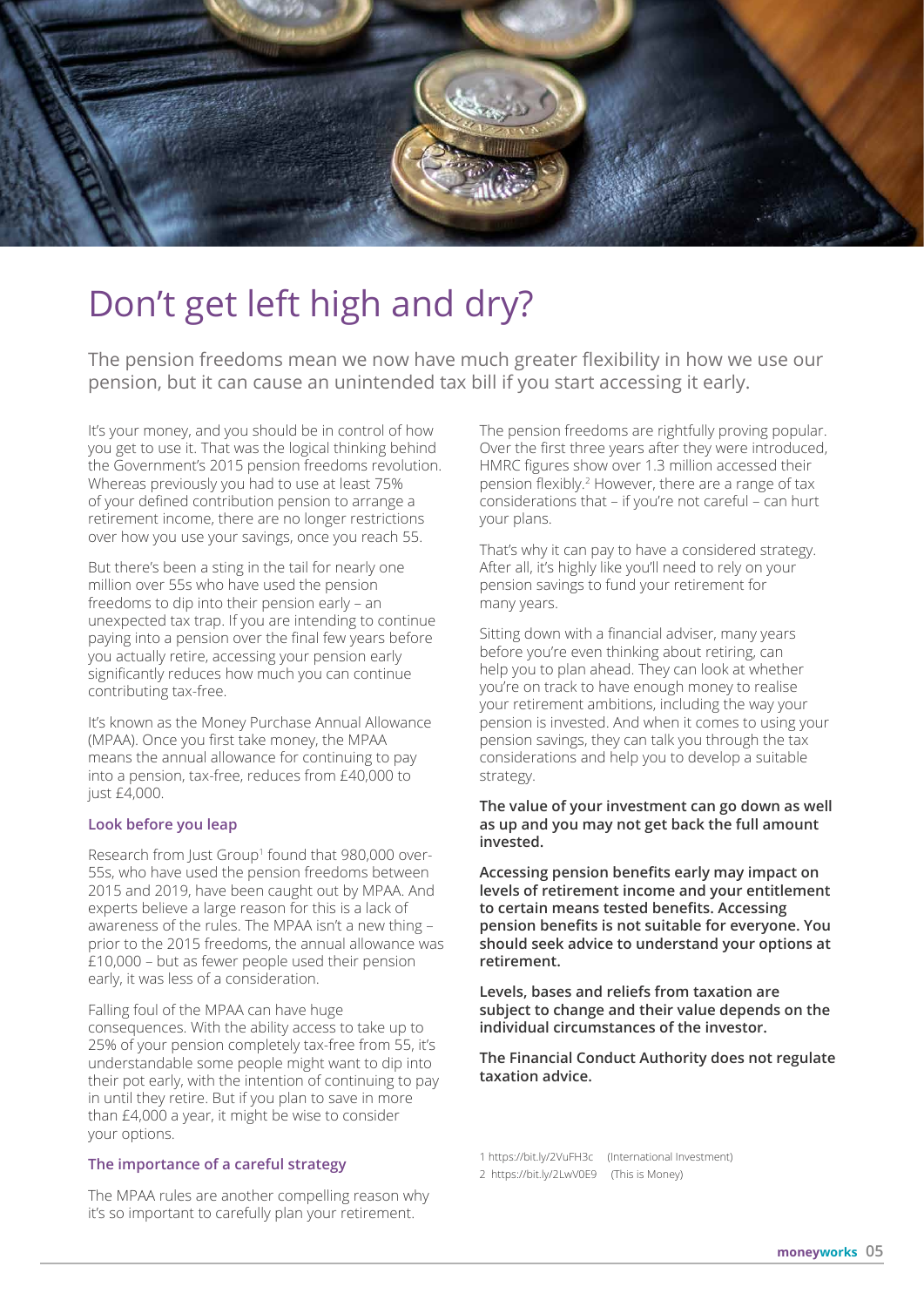

### A long-term solution

Figures show a rising preference for 40-year mortgages, but what are the pros and cons?

Most homeowners will at some stage dream about the day they become mortgage-free – but the stark reality is that millions of us won't reach that milestone until after we retire.<sup>1</sup>

There are a wide range of reasons for this, not least the well-documented difficulties simply getting onto the property market itself. But with stricter affordability rules in place these days, one of the key factors is that more people are taking out a mortgage with a longer-term.

Traditionally, mortgages had a maximum term of 25 years – at which point they'd be fully paid off. But March 2019 research from Moneyfacts shows that 40-year terms are becoming the norm.<sup>2</sup>

51% of all residential mortgages that were available in March had a 40-year term. It's a sharp increase on five years before, when 40-year mortgages accounted for 36% of all residential mortgages. Amazingly, 25 year mortgages now make up only 3% of the market.

### **Affordable repayments**

The big advantage of a longer mortgage term is that it reduces your monthly costs, making them more affordable. For many people, a 40-year mortgage is the only way they would be able to secure a mortgage.

However, it will mean you end up paying much more overall for your home compared to a 25 year mortgage, as you'll be charged interest for an additional 15 years. And it will of course mean you're much older when you eventually become debt-free. Separate January 2019 Moneyfacts research found a sharp increase in the number of lenders allowing you to mortgage or remortgage onto a property that lasts until you're aged 80-84.<sup>3</sup>

March 2018 research by Keepmoat<sup>1</sup> found the average age of a first-time buyer is over 30. If they take out a 40-year mortgage, that means they won't become mortgage-free until they're in their 70s – well after they might have hoped to retire.

### **Planning your future**

If you're set to have a mortgage for longer than you might have hoped, it could impact on your ability to save for retirement. And in some cases, it might even cause you to have to work for longer.

For this reason it might be a good idea to take some time out and plan your finances with an expert adviser. If your current fixed rate mortgage deal is due to come to an end in the near future – or you're on a variable rate, and not sure whether to stay with it – assessing your repayment and mortgage term options could help you look ahead with confidence.

An expert adviser can consider your situation and future goals, and use their extensive knowledge of the mortgage market to help you make informed decisions.

Beyond your mortgage, another reason to speak to an adviser is to help you think about your retirement plans at the same time. You can benefit from their insight on building a thorough financial plan – so you can look forward to the future with confidence.

### **Your home may be repossessed if you do not keep up repayments on your mortgage.**

1 https://ind.pn/2zmhAXl (Independent) 2 https://bit.ly/2TXNMfl (Moneyfacts) 3 https://bit.ly/2Usmkmp (Moneyfacts) 4 https://ind.pn/2DOhIOU (Independent)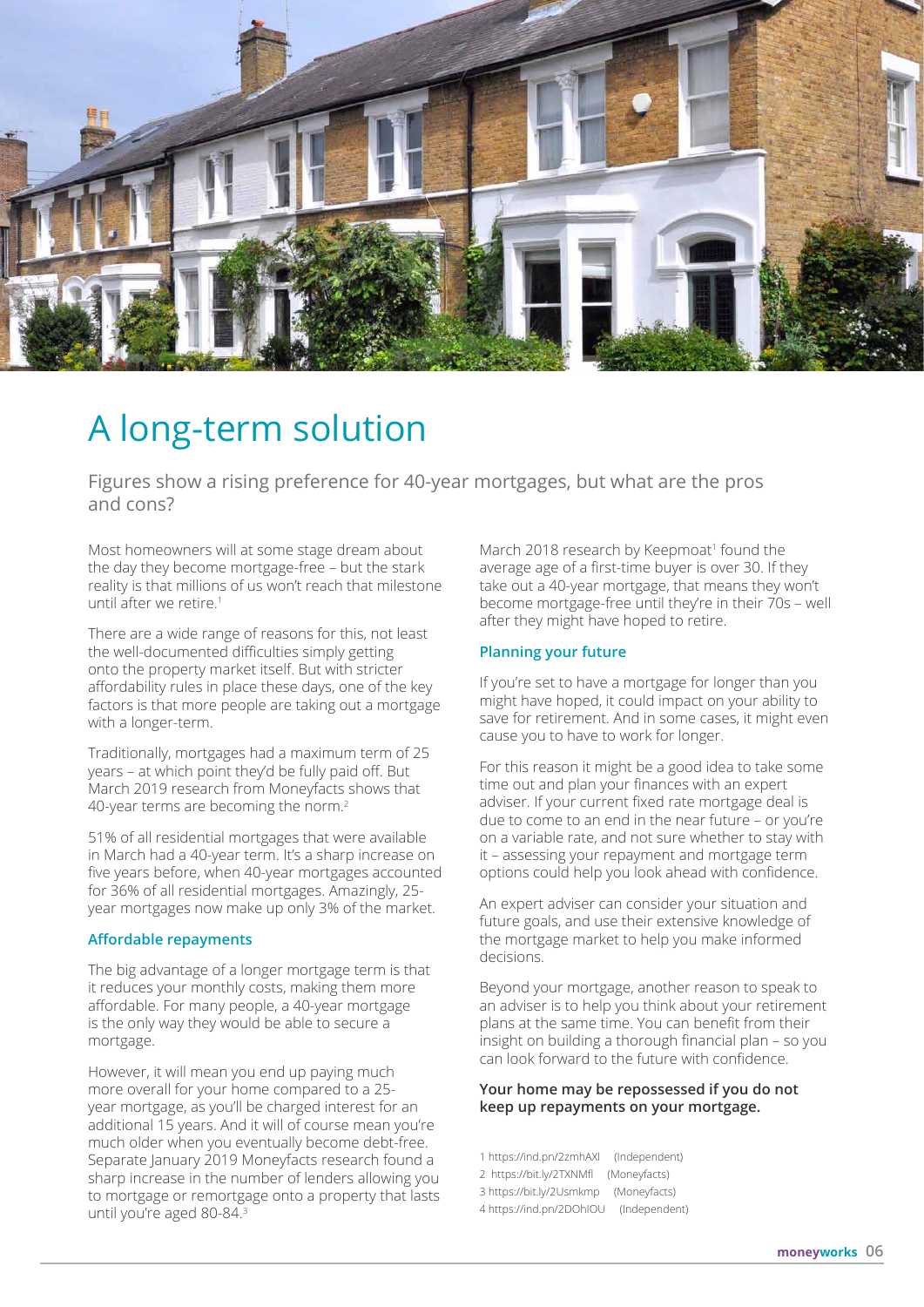

### Opportunities knock in new tax year

It was a low-key start to the 2019/20 tax year, but it still presents opportunities to pay less tax.

With the ongoing Brexit uncertainty, it's perhaps to be expected there are few rule changes for the 2019/20 tax year. Nevertheless it can help to consider the benefits of your new allowances.

### **Pay less tax on your savings and investments**

For the third year in a row, the annual ISA allowance remains at £20,000. It's a really useful way to keep more of your returns, because ISA gains are free from income and capital gains tax.

The sooner you make the most of your annual ISA allowance, the more tax-efficient your savings and investments can be. If you have long-term goals especially, the tax benefits of a stocks and shares ISA can really add up over time.

However, if you don't use your 2019/20 ISA allowance before 5 April 2020, it will be lost.

#### **Gain more from pension tax relief**

One of the great benefits of saving into a pension is tax relief. It allows you to receive at least 20% extra on what you pay into a defined contribution pension (higher and additional rate tax payers' could benefit further).

The amount you can have in a pension over your lifetime, without incurring a tax charge, has risen to £1,055,000 for the 2019/20 tax year.

You can save up to £40,000 in a pension this tax year (or up to 100% of your net relevant earnings) and benefit from tax relief. And if you've not made the most of your last three annual allowances, you can carry them forward.

#### **Don't get caught out by Capital Gains Tax**

When you come to sell an asset such as an investment, a buy-to-let property or an inherited home, you might have to pay capital gains tax (CGT) on the profit.

CGT applies on gains you make above your annual allowance – which has been increased by £300 to £12,000 for the 2019/20 tax year. As anything above your allowance could incur CGT of up to 28%, this rise in your allowance could prove valuable.

The CGT annual allowance isn't carried over. So if you

plan to sell any investments, it might be worth making use of your allowance before the end of the tax year.

### **Pay less tax on your earnings**

The personal allowance – which is the amount you can earn before you start to pay income tax – has risen once again. This time from £11,850 to £12,500.\*

This has also pushed up the thresholds of higher and additional rate taxpayers in England and Wales. It means you can earn £50,000 before moving to the higher rate band, and £150,000 before edging to the additional rate band.

That said, it's worth remembering the personal allowance reduces by £1 for every £2 of income you have over £100,000. And if you make more than £125,000 this year, you will lose the entire personal allowance.

The Scottish parliament has the power to set its own income tax rates, beyond the £12,500 personal allowance, which for the 2019/20 tax year is calculated as in the below table.\*\*

| Starter rate      | £12,501 to £14,549  | 19% |
|-------------------|---------------------|-----|
| Basic rate        | £14,550 to £24,944  | 20% |
| Intermediate rate | £24,945 to £43,430  | 21% |
| Higher rate       | £43,431 to £150,000 | 41% |
| Top rate          | Over £150,000       | 46% |

**The value of your investment can go down as well as up and you may not get back the full amount invested. Investments do not include the same security of capital which is afforded with a deposit account.**

**Levels, bases and reliefs from taxation are subject to change and their value depends on the individual circumstances of the investor.**

**The Financial Conduct Authority does not regulate taxation advice.**

\* https://bit.ly/2OgclNy (GOV.UK)

\*\* https://bit.ly/2F7ggdM (GOV.UK)